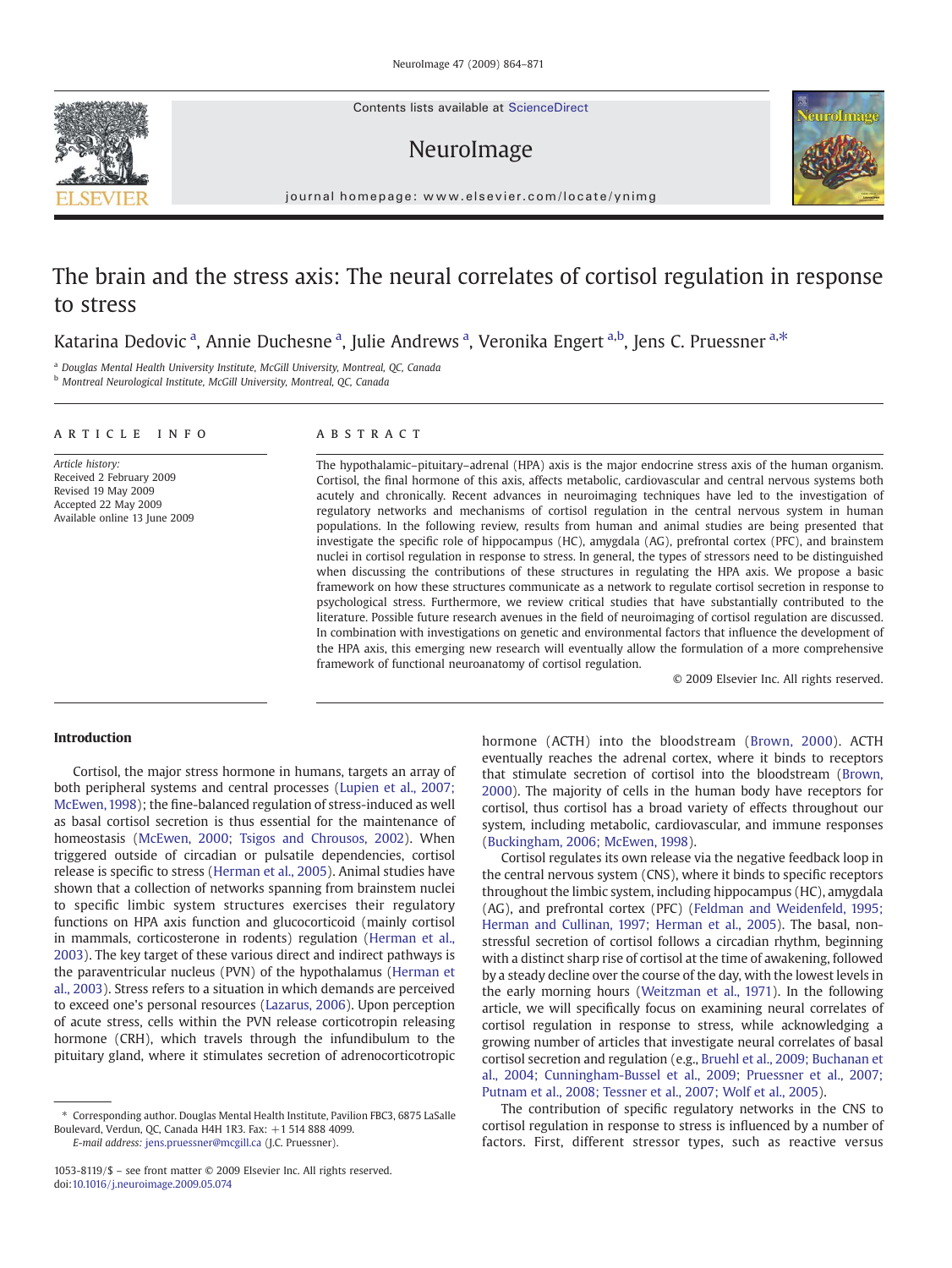anticipatory stressors, lead to stimulation of the HPA axis through activation changes in distinct brain regions involved in glucocorticoid regulation ([Herman et al., 2003\)](#page-6-0). Reactive stressors are those that increase the demand on the system through a real sensory stimulus, such as pain, bodily injury, or an immune challenge, while anticipatory stressors tap into innate or memory programs, such as social challenges or unfamiliar situations [\(Herman et al., 2003](#page-6-0)). Another useful differentiation is that of physical versus psychological stressors ([Dickerson and Kemeny, 2004; Pacak and Palkovits, 2001](#page-6-0)). An example for a physical stressor could be facing a wild animal, with the anticipation of bodily injury, while social evaluative threat would be considered a typical psychological stressor ([Dickerson and Kemeny,](#page-6-0) [2004](#page-6-0)). Animal literature suggests that reactive stressors tend to implicate brainstem and specific hypothalamic nuclei, and the bed nucleus of the stria terminalis, which all have direct connections to the PVN ([Herman et al., 2003](#page-6-0)). Anticipatory stressors, for their part, seem to engage limbic system regions, namely the HC, the amygdala AG and medial PFC areas ([Herman et al., 2003](#page-6-0)). We have recently suggested that within the limbic system, physical stressors would engage more heavily the AG, while psychological stressors would emphasize the HC [\(Pruessner et al., 2008\)](#page-7-0). While HC, AG and medial PFC areas have direct connections to some of the hypothalamic nuclei [\(Herman et al.,](#page-6-0) [2003; Ongur and Price, 2000; Price, 2003](#page-6-0)), with respect to stress regulation, at the level of the PVN of the hypothalamus specifically, only indirect connections are found ([Fernandes et al., 2007; Floyd et](#page-6-0) [al., 2001; Herman et al., 1996; Hurley et al., 1991\)](#page-6-0).

With recent developments in functional and structural neuroimaging methods, it has become possible to directly investigate these regulatory networks, non-invasively, in humans. There are a number of structural and functional studies that provide evidence for regulatory roles of the HC, AG and PFC areas in response to stressors in humans ([Pruessner et al., 2008; Pruessner et al., 2007; Tessner et al.,](#page-7-0) [2007; Wang et al., 2007; Wang et al., 2005](#page-7-0)). Further, some recent studies suggest a role for brainstem nuclei in cortisol regulation; however, it has to be noted that neuroimaging studies on brain activity changes in response to physical stressors are largely lacking from the literature.

Additional factors such as the sex of the subject might also play a role in cortisol regulation. For example, men and women differ in the cortisol secretion depending on the stressor type [\(Stroud et al., 2002](#page-7-0)), and this may be due to differences between the sexes in engagement of frontal and limbic structures in cortisol regulation [\(Wang et al., 2007](#page-7-0)). However, literature on this topic is just emerging and thus more studies are needed before sound conclusions can be drawn. Further, both animal and human studies on effects of early life experiences on cortisol regulation have shown that adverse events during critical development periods can change the stress sensitivity and responsivity of the HPA axis throughout life [\(Champagne et al., 2008; Fries et al.,](#page-5-0) [2008; Lupien et al., 2000; McGowan et al., 2009](#page-5-0)). While a number of different mechanisms may mediate these effects, we will focus on the contribution of the dopaminergic neurotransmitter system and limbic system structures in HPA axis regulation, as this has been the focus of much of our research efforts of the past years.

Thus, in this review, we will first discuss methods to induce stress in neuroimaging, followed by a discussion of the contributions of limbic system structures such as the HC, the AG, and the PFC in regulating the HPA axis, and comparing it to brainstem and physiological regulation mechanisms of this system. Finally, we will review the impact of specific developmental factors on brain development and HPA axis regulation.

## Methods to induce stress in neuroimaging paradigms

Recently, psychological stress paradigms suitable for neuroimaging environments have been developed in order to examine brain networks involved in regulation of cortisol in humans. To date, there are two psychological stress paradigms suitable for functional Magnetic Resonance Imaging environment that have been able to elicit a stress response: the Montreal Imaging Stress Task (MIST; [Dedovic et al., 2005\)](#page-6-0), and a serial subtraction paradigm ([Wang et al.,](#page-7-0) [2005](#page-7-0)). The MIST requires performing computerized challenging mental arithmetic in the presence of negative social evaluation. The MIST reliably induces a significant HPA stress response, which is driven by about 50% of the participants, reflecting an inter-individual variability in reacting to a given stress stimulus. The serial subtraction paradigm consists of verbal serial subtraction from a four-digit number, while subjects are prompted for faster performance and have to restart the task upon making a mistake. The subjects show a significant cortisol stress response to this task as well. Furthermore, a recent study successfully adapted the Trier Social Stress Test (TSST; a standardized laboratory stressor consisting of public speaking and mental arithmetic in front of an audience) to a fluoro-18-deoxyglucose Positron Emission Tomography (PET) study design in order to elicit an increase in cortisol in a group of healthy males ([Kern et al.,](#page-6-0) [2008\)](#page-6-0).

Studies from our lab using the MIST have shown that there is a decrease in activity in the limbic system, particularly in the HC, in response to stress ([Pruessner et al., 2008\)](#page-7-0). Moreover, we have found that the degree of deactivation of the HC was correlated with the overall cortisol stress response in the whole sample. These findings suggest that the HC may exercise a tonic inhibition of the HPA axis, which is removed upon stress perception allowing for the increase in cortisol secretion. Considering the findings of an inverse association between HC volume and cortisol stress response ([Pruessner et al.,](#page-7-0) [2007\)](#page-7-0), one may ask the question about the exact nature of the association between structural integrity of a brain area and its function? While it has been suggested that HC volume might reflect differential neuronal and glial packing density, as well as differences in neuronal soma sizes [\(Stockmeier et al., 2004\)](#page-7-0), how this exactly translates into differences in brain activity patterns is a question that needs to be addressed by future studies.

Another type of task deals with physical stressors, and can be designed to investigate the contribution of brainstem structures in cortisol secretion in response to stress. Here, the cold pressor test (CPT) is one such task that classically consists of emerging the nondominant hand in ice-cold water (0  $^{\circ}$ C–4  $^{\circ}$ C) for a period of 5 min [\(Blandini et al., 1995](#page-5-0)). The CPT has been shown to elicit increases in ACTH [\(McRae et al., 2006\)](#page-6-0) and salivary cortisol outside of the scanner [\(Bullinger et al., 1984; Pascualy et al., 2000; Porcelli et al., 2008](#page-5-0)), although some negative findings are reported as well ([Duncko et al.,](#page-6-0) [2007; Duncko et al., 2009; Kotlyar et al., 2008\)](#page-6-0). Since pain is not reliably inducing HPA axis activation, it seems that the CPT must be considered pain — as well as stressful. It is of note that studies failing to show results assessed plasma cortisol levels ([Kotlyar et al., 2008\)](#page-6-0) or sampled salivary cortisol only at 30 min after the end of CPT ([Duncko](#page-6-0) [et al., 2007; Duncko et al., 2009](#page-6-0)), which may have been too late to observe the peak of cortisol secretion ([van Stegeren et al., 2008](#page-7-0)).

Interestingly, the CPT is a common tool used in pain research and particularly within the context of brain imaging. To employ it in neuroimaging environments, the CPT is usually applied on the foot. In theory, this approach may allow for the investigation of the neural patterns involved in physical stress processing. However, pain research studies to date have not measured blood pressure, heart rate and, more importantly, cortisol secretion in response to the CPT. Therefore, any neural activity patterns observed in these studies cannot be explicitly linked to stress processing, since the confirmation of a CPT induced stress response within the scanner is lacking.

Some research groups use the CPT in combination with other cognitive tasks to examine the impact of stress/pain on specific cognitive processes. [Porcelli et al. \(2008\)](#page-7-0) investigated the effects of physiological stress via the CPT on a PFC-loading working memory task with different levels of demand. This study had three stress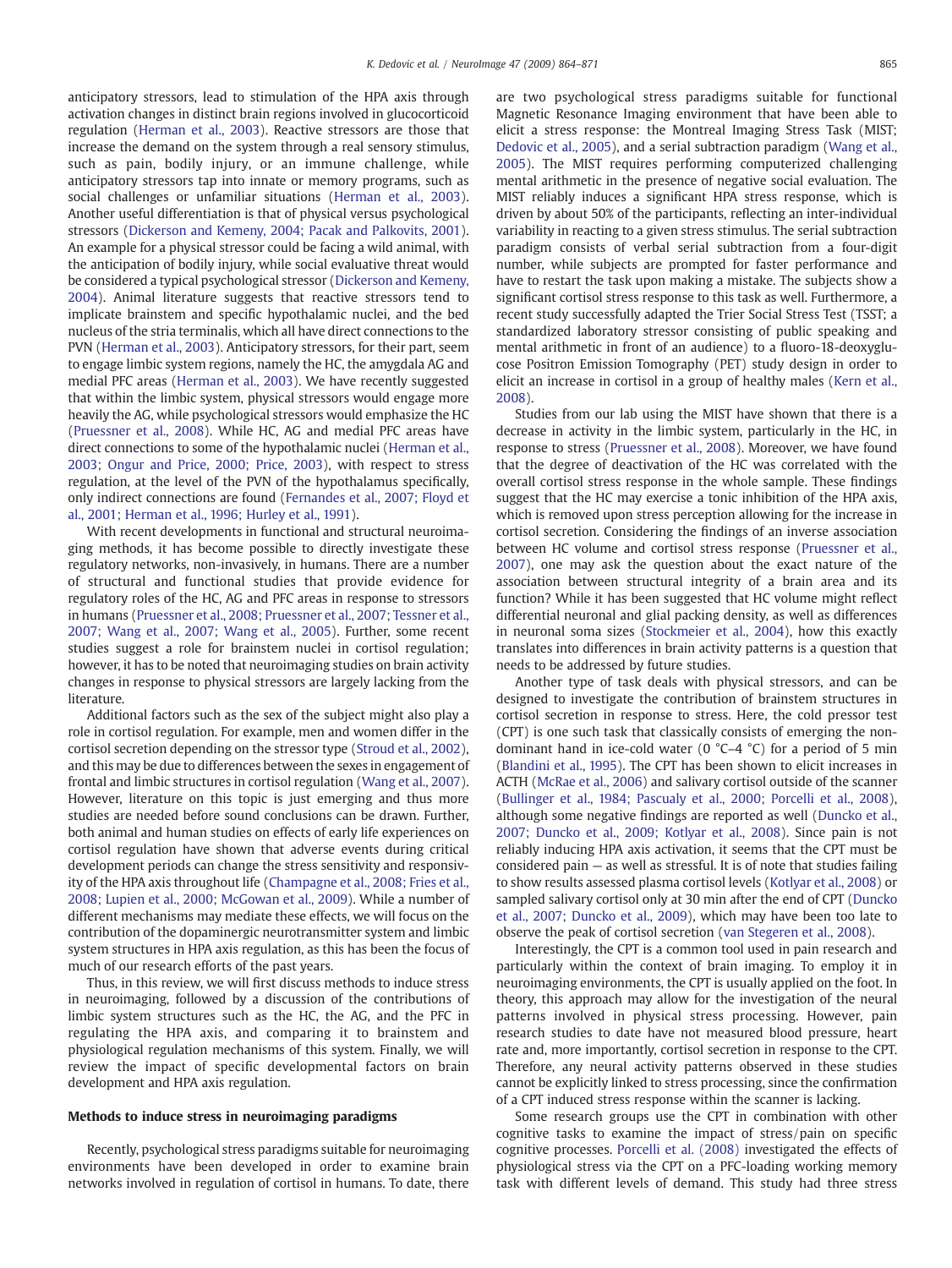conditions: cold water, room temperature water and no water. A behavioral study was conducted prior to the imaging protocol where the CPT was administered to confirm its ability to induce a significant cortisol stress response. However, cortisol was not measured during the imaging part of the study. The neuroimaging results show that the greatest change from baseline was found in the PFC during cold water condition, with the largest percent signal change localized to the dorsal lateral PFC [\(Porcelli et al., 2008](#page-7-0)). The authors concluded that this amplified activity of the PFC could reflect the increased cognitive demand required to deal with stress ([Porcelli et al., 2008](#page-7-0)). This study provides an insight into the neural activation related to reactive stress, although the study focused only on the function of the PFC, without accompanying physiological measures of stress. Here, more studies are needed that investigate the neural circuitry of stress in combination with physiological stress measures. It is not too surprising that the authors did not find brainstem activations given their region of interest analysis approach, as well as the fact that the brainstem activations are usually rather difficult to capture due to artifacts.

# The Hippocampus and the HPA axis

A few studies have investigated the association between hippocampal structural integrity and the cortisol stress response. We recently observed a positive association between HC volume and the levels of self-esteem ([Pruessner et al., 2005](#page-7-0)). Furthermore, we observed an inverse correlation between self-esteem and the cortisol stress response [\(Kirschbaum et al., 1995; Pruessner et al., 1999](#page-6-0)). Thus, it seems that self-esteem is both functionally and structurally associated with HC volume, which might explain the association of self-esteem with the cortisol stress response. In addition, we observed an inverse correlation between hippocampal volume and the cortisol response to a neuroimaging stress task ([Pruessner et al., 2005](#page-7-0)). Furthermore, another study focusing on a pharmacological challenge of the HPA axis by hydrocortisone reported that total and right HC volumes were inversely associated with cortisol levels after hydrocortisone administration as well ([Tessner et al., 2007\)](#page-7-0). While these studies do point in the same direction, showing larger cortisol responses associated with smaller hippocampal volumes, the nature of the stressor needs to be taken into account and thus limits the direct comparability between these studies. Indeed, hydrocortisone administration exerts its effects on subsequent cortisol variation in the brain through occupation of glucocorticoid receptors and negative feedback, while psychological stress works though innervations of specific brain areas that are involved with the processing of these stimuli [\(McEwen, 1998\)](#page-6-0).

Interestingly, we have recently found some evidence for a difference between men and women in involvement of limbic system structures (specifically, frontal poles and dorsolateral prefrontal cortex, and hippocampus) in cortisol secretion in response to a psychological stressor, with a stronger deactivation of the limbic system found in men when exposed to the MIST (Duchesne et al., in preparation). Furthermore, studies employing the serial subtraction paradigm to elicit stress have also put forth evidence to this effect in regard to the measured perceived stress, specifically in connection to the HC. It has been reported that in women, cerebral blood flow in the HC was positively correlated with perceived stress during the task, while it was negatively associated with perceived stress in men [\(Wang et al., 2007](#page-7-0)). Here, future studies will have to study these emerging sex differences in more detail to better understand the underlying processes.

#### The Amygdala and the HPA axis

The amygdala (AG), a critical part of the limbic system, is traditionally known for its role in processing threatening stimuli [\(Adolphs, 2008; Bishop, 2008; Roozendaal et al., 2008](#page-5-0)). Composed of several sub-nuclei, the AG has extensive reciprocal connections with several structures implicated in processing of sensory information: the olfactory cortex, the posterior thalamus, the ascending taste and visceral pathway, and the sensory association cortical areas [\(McDonald, 1998\)](#page-6-0). Projections from the AG are sent to the periaqueductal gray, the basal nucleus of the stria terminalis, and the lateral hypothalamus ([McDonald, 1998](#page-6-0)). The amygdala further displays important connectivity with the medial prefrontal cortex [\(Price, 2003](#page-7-0)).

These AG connections to various systems rapidly direct the appropriate action following threat detection [\(Armony and LeDoux,](#page-5-0) [1997](#page-5-0)). LeDoux and colleagues first demonstrated an increased activity in AG during a fearful experience by using a fear conditioning paradigm in rats ([LeDoux et al., 1983](#page-6-0)). The emergence of neuroimaging techniques then quickly confirmed the importance of the AG in fear conditioning in humans ([Buchel et al., 1999; Buchel et al., 1998;](#page-5-0) [LaBar et al., 1998; Morris et al., 1998\)](#page-5-0) but it also revealed an additional role: monitoring the environment and adjusting the level of vigilance of the organism depending on the valence of the stimuli, either positive or negative [\(Davis and Whalen, 2001; Murray et al., 2007](#page-6-0)).

In the animal literature, the AG is also known as an important regulator of the stress-related glucocorticoid secretion ([Carrasco and](#page-5-0) [Van de Kar, 2003; Jankord and Herman, 2008](#page-5-0)). It promotes the activation of the HPA axis when the organism is exposed to either a physical or psychological stressor ([Herman et al., 2005\)](#page-6-0). In humans, however, the evidence for this role of the AG is less well investigated. While the AG does express both glucocorticoid receptor types, as well as CRF receptors, no AG activity has been observed or related to an increase in cortisol levels during a psychological stress ([Dedovic et al.,](#page-6-0) [2009](#page-6-0)). Rather, previous studies have found associations between AG activity and changes in autonomic measures, such as arterial blood pressure, in response to a Stroop color–word stressor task, with greater change in mean arterial blood pressure positively correlating with greater AG activation [\(Gianaros et al., 2008](#page-6-0)). It is important to note that such changes in blood pressure measures reflect the involvement of the cardiovascular system, which is unspecific to stress [\(Dedovic et al., 2009](#page-6-0)).

On the other hand, there might well be another association between cortisol secretion and AG: it has been reported that AG stimulation leads to an increase of ACTH in humans [\(Gallagher et al.,](#page-6-0) [1987](#page-6-0)), while a variation in endogenous levels of cortisol has been shown to modify AG activation in response to emotional pictures ([van](#page-7-0) [Stegeren et al., 2007\)](#page-7-0). The critical point here is that the discrepancy between animal and human results, with regard to the role of the AG in cortisol regulation, might be explained by a potentially different role of the AG with respect to processing of fear and psychosocial threat in humans. Indeed, the stress tasks developed for use in neuroimaging studies on humans are mainly socially based, while the stress paradigms developed for animal research are fear related. We propose that when exposed to a psychosocial threat, it is the organism's social status or value that is threatened; on the contrary, a situation eliciting a fear reaction may rather represent a threat to one's physical integrity and wellbeing. Thus, it may be possible that neural mechanisms underlying those two sources of threat are different, with fear perception leading to the activation of the HPA axis by activating the AG, while a more social stress would involve an inhibition of the HC [\(Pruessner et al., 2008](#page-7-0)).

Interestingly, a recent study has contributed some evidence for an extension of the role of the AG in the context of threat and stress [\(Taylor et al., 2008](#page-7-0)). This study investigated the association between psychological resources (e.g. coping styles), cortisol reactivity to the TSST outside of the scanner, and AG activity during non-intentional threat regulation in response to fearful or angry faces inside the scanner. It should be noted that the approach taken in this study to investigate the neural correlates of the experimental task is not a common one. The subjects performed the behavioral stress task outside of the scanner, followed by another (threat) task inside the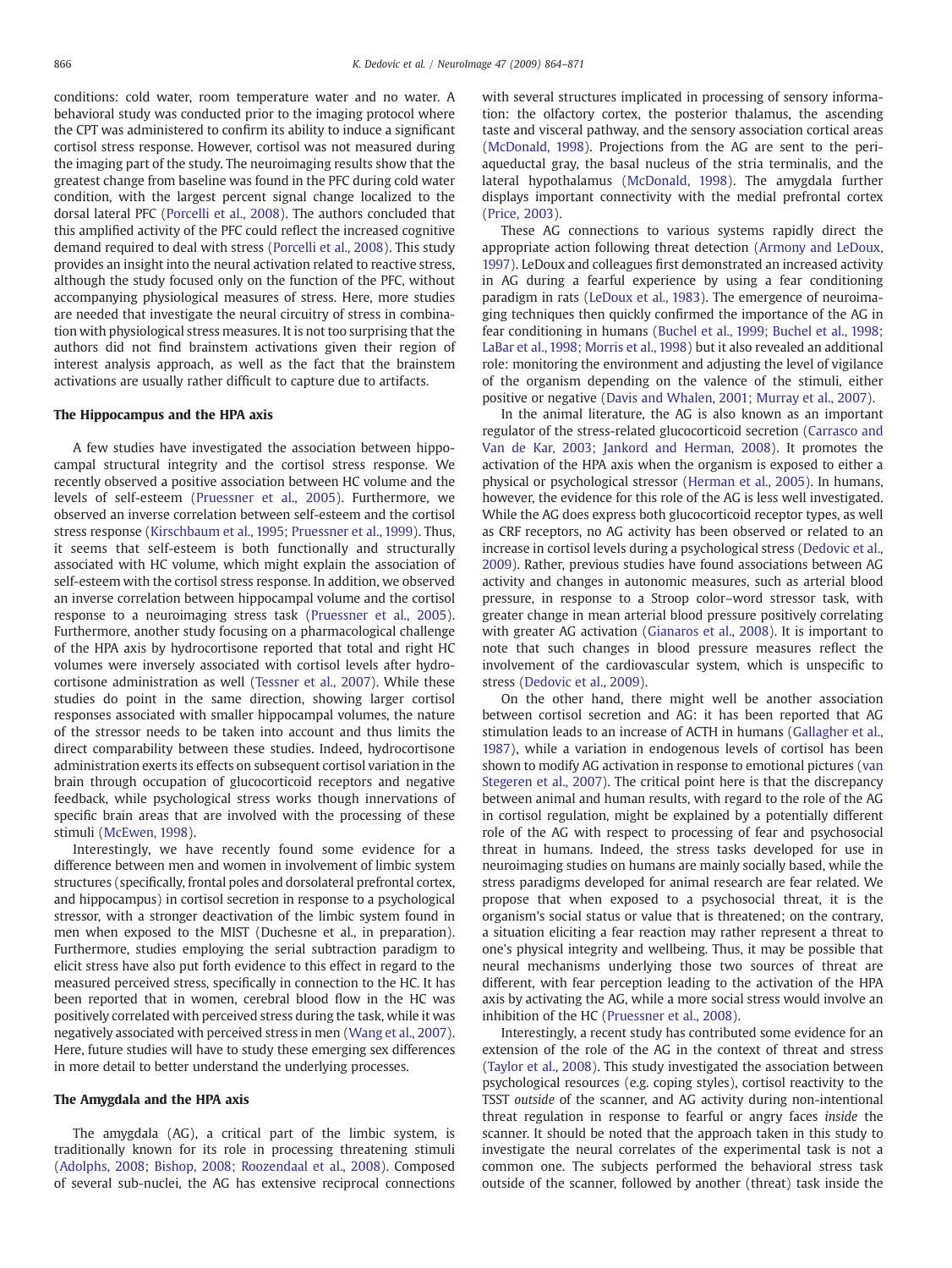scanner.). It was found that greater psychological resources were associated with lower cortisol stress response to TSST. In addition, greater psychological resources were associated with greater right ventrolateral PFC activity and less AG activity during a threat regulation task, but not threat sensitivity task. These results show that successful threat regulation in response to fearful or angry faces requires dampening of AG activity. Further, the relation of greater psychological resources to lower TSST cortisol reactivity was mediated by lower amygdala activity during threat regulation ([Taylor et al.,](#page-7-0) [2008](#page-7-0)). What these findings imply is that the role of AG is still that of fear monitoring, physical threat detection and regulation. However, the fact that greater AG activity in the scanner in response to a threat regulation is linked to greater TSST stress response outside of the scanner may imply that, for individuals with low psychological resources, a psychosocial behavioral stress task might not only translate into a threat to one's social value (HC based) but also into a real physical threat (AG based), which would be in accordance with their inability to self-regulate. Considering that HC function was not specifically examined in this study, this hypothesis still remains to be investigated.

# Prefrontal cortex and the HPA axis

Initial reports from animal studies on the involvement of the PFC in the regulation of the HPA axis and the subsequent stress response suggested a purely inhibitory role of the PFC ([Herman et al., 2003](#page-6-0)). However, recent work indicates that specific components of the prefrontal cortex may play quite different roles in the regulation of cortisol secretion and that these may be stressor specific ([Herman et](#page-6-0) [al., 2003; Herman et al., 2005\)](#page-6-0). Evidence from human studies on the role of PFC in cortisol regulation stems largely from functional neuroimaging studies investigating neural correlates of psychological stress processing ([Dedovic et al., 2009; Kern et al., 2008; Wang et al.,](#page-6-0) [2007; Wang et al., 2005\)](#page-6-0).

Our own findings using the MIST suggest the involvement of orbitofrontal cortex and anterior cingulate cortex (ACC) in stress regulation ([Pruessner et al., 2008\)](#page-7-0). Specifically, in individuals who showed a significant stress response, a decreased activity was observed in these brain regions. Interestingly, a specific comparison between the responders and non-responders revealed that the brain areas that significantly differentiated between these two groups of subjects were right orbitofrontal/inferior frontal gyrus region and left ACC. Nevertheless, activity in these regions did not correlate specifically with cortisol. It has therefore been suggested that the role of these areas may be in the appraisal process and error monitoring, detecting social evaluative threat and inducing stress perception [\(Pruessner et al., 2008\)](#page-7-0).

The involvement of ACC and orbitofrontal cortex is further supported by the study from [Wang et al. \(2005\),](#page-7-0) although the direction of change in neural activity in the ACC differs. In this study, subjects were exposed to a serial subtraction paradigm inside the scanner. The authors found increased cerebral blood flow (CBF) in the dorsolateral PFC and the ACC, while decreases in CBF were found in the left ventrolateral PFC and the orbitofrontal cortex. In addition to measuring cortisol levels, the authors also assessed perceived stress levels. The output of cortisol within low and high stress tasks conditions, as measured by the area under the curve (AUC), correlated with activity in anteromedial PFC, while the subjective measure of perceived stress positively correlated with the different region right ventral PFC. The key finding of this study was that CBF in the right ventral PFC was correlated with both objective and subjective measures of psychological stress, and that this pattern of activation persisted even after the termination of the stress. This may suggest that the activation of the right ventral PFC could reflect a prolonged state of heightened vigilance and arousal elicited by the stressor [\(Wang et al., 2005\)](#page-7-0).

Interestingly, the right PFC has also been identified as a factor that distinguishes brain activity patterns in response to psychological stress between men and women [\(Wang et al., 2007\)](#page-7-0). This study has found an increase in cerebral blood flow in right PFC in men during the serial subtraction stress task, and post-stress baseline. While suppression of the orbitofrontal region was present in both men and women, for men it was observed during and post-stress, while for women only during the stress task. Limbic system activity was not observed in men, while in women, the stress task was associated with increases in basal ganglia and ventral striatum. In males, cortisol AUC was associated with a CBF increase in the right PFC and CBF reduction in the left orbitofrontal–inferior frontal gyrus. In women, cortisol related CBF increases were observed in the dorsal ACC and left thalamus.

This latter finding is of particular interest, especially when considering a recent study on neural correlates of the effect of social support on cortisol reactivity to social stressor. Here, it was observed that greater social support and diminished cortisol responses to a behavioral psychological stress task were associated with diminished activity in the dorsal ACC in response to an exclusion neuroimaging paradigm [\(Eisenberger et al., 2007\)](#page-6-0). Here again, the approach taken in this study to investigate the neural correlates of stress was unusual as subjects performed the stress task outside of the scanner, and then underwent a social exclusion paradigm called Cyberball inside the scanner, where subjects got gradually excluded from ball tossing by other mock participants [\(Williams et al., 2000](#page-7-0)). Nevertheless, the findings are of interest as they point to the role of dorsal ACC in cortisol regulation through possible interaction with social support.

A new study investigating glucose metabolic rate in healthy young men during psychological stress compared to a control task, reported a negative association between metabolic rate in rostral medial PFC and the cortisol stress response [\(Kern et al., 2008\)](#page-6-0). Further, increase in metabolic rate in medial PFC was associated with a decrease in the AG/HC regions. Finally, a positive association was found between lateral PFC and stress-related cortisol secretion reflecting the fact that specific parts of PFC region (medial vs lateral) may be differentially involved in cortisol regulation. It is worth noting that the authors suggested that the effects observed may "reflect some form of glucocorticoid based regulatory mechanism rather than glucocorticoid independent short-term information processing of stressrelevant information" ([Kern et al., 2008](#page-6-0) p. 526), pointing to longterm rather than short-term regulatory mechanisms.

#### Physiological/physical stressors and the HPA axis

Up until now we have addressed the roles of HC, AG and PFC in cortisol regulation in response to mainly psychological stressors. A second group of stressors, termed physical, have been investigated mainly within the animal research field. These studies, employing an array of protocols such as ether exposure, hemorrhage or hypoxia [\(Herman and Cullinan, 1997](#page-6-0)), have shown that the major structure involved in the regulation of the HPA axis to physical stressors is the brainstem via the nucleus of the solitary tract (NTS) and ventrolateral medulla (VLM) ([Buller et al., 2003](#page-5-0)).

Here, anatomical connections have been observed between the catecholaminergic axons of the brainstem, specifically the noradrenergic cells of the VLM and NTS, and the parvocellular zone of the PVN, allowing for an excitatory input to the HPA axis [\(Cunningham and](#page-6-0) [Sawchenko, 1988; Pacak et al.,1995\)](#page-6-0). Another line of evidence suggests that there is an impact of these structures in the regulation of the HPA axis. Foremost, Palkovits et al. have shown that during a pain task, there is a stress-induced norepinephrine release [\(Palkovits et al.,](#page-6-0) [1999](#page-6-0)). Moreover, studies report a diminished stress response in animals when there is a disruption of the brainstem catecholaminergic inputs during ether, immobilization, histamine, insulin and footshock stress protocols [\(Gaillet et al., 1993; Gaillet et al., 1991; Li et al., 1996](#page-6-0)).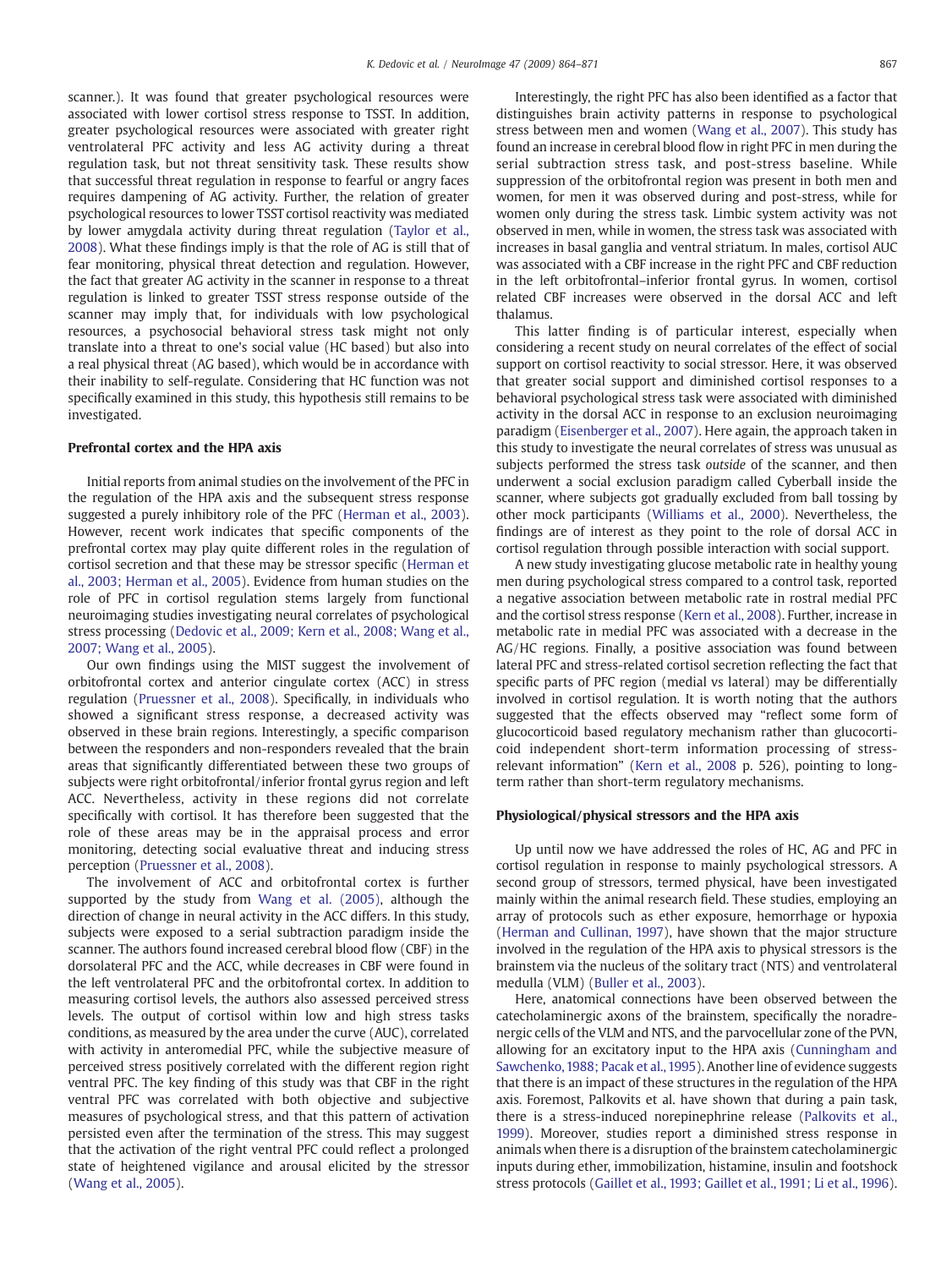In regard to human studies, the literature on neural correlates of physical stress is sparse, particularly at the level of the brainstem. This is in part due to the nature of neuroimaging data acquisition and analysis, which requires repeated exposure to the task to be able to average out neural activity changes associated with the task. Furthermore, certain methods from animal research are simply not applicable in human studies. For example, most physical stressor tasks available from the rodent literature, such as hypoxia and hemorrhage, are not translatable to human research and/or are not compatible with an imaging protocol. Moreover, imaging the activity within the brainstem is additionally challenging due to degradation of the image quality that can result from the effect of pulsation of the basilar artery (Griffi[ths et al., 2001\)](#page-6-0). In order to minimize this degradation, the researchers would need to acquire a given image slice at the same time in the cardiac cycle, a method called cardiac triggering [\(Grif](#page-6-0)fiths [et al., 2001; Guimaraes et al., 1998\)](#page-6-0). Alternatively, one could apply a retrospective image-based correction technique that allows for removal of cardiac and respiratory related noises from the MR signal [\(Harvey et al., 2008\)](#page-6-0).

# Summarizing the functional findings on the contribution of hippocampus, amygdala, prefrontal cortex and brainstem in cortisol regulation

Functional neuroimaging studies have allowed us to investigate the contribution of HC, AG and PFC in cortisol regulation in response to psychological stress, non-invasively, in humans. On an individual basis, each study provides explanation of a specific set of processes that are involved in stress response and regulation. However, overall interpretation of the findings is hindered by the fact that these studies differ with respect to their methodological approaches. Nevertheless, we will attempt to formulate a basic framework on how HC, AG and PFC regions together may contribute to stress processing (Fig. 1).

The most consistent finding is that of decreased activity in orbitofrontal PFC being associated with increased cortisol secretion in response to a psychological stress task [\(Pruessner et al., 2008;](#page-7-0) [Wang et al., 2005](#page-7-0)). Similarly, increased activity in medial PFC regions correlates with decreased cortisol secretion [\(Kern et al., 2008](#page-6-0)). Given



Fig. 1. Basic framework of brain areas involved in processing physical and psychological stressors. The model summarizes data from functional studies in human populations. It is based on a hierarchical integration of physical versus psychological stress processing in central nervous system ([Herman et al., 2003\)](#page-6-0). Animal studies indicate that physical or reactive stressors tend to implicate brainstem, while psychological or anticipatory stressors tend to engage limbic system regions. Given that amygdala has direct connection to key brainstem nuclei, it might play a more crucial role in processing of physical stressors. The influence of the PFC regions on the downstream regulators varies with region and nature of the stimulus. BS: brainstem; HY: hypothalamus; HC: hippocampus; AG: amygdala; PFC: prefrontal cortex; oPFC: orbital PFC; mPFC: medial PFC; vlPFC: ventrolateral PFC, different color indicates that this region is found on the lateral surface of the brain; ACC: anterior cingulate cortex.

that these regions play a role in gathering and integrating sensory information from the body and the surrounding environment (orbitofrontal PFC; ([Gusnard and Raichle, 2001](#page-6-0)), participate in monitoring and control of one's emotional state (medial PFC and orbitofrontal PFC respectively; ([Amodio and Frith, 2006; Fredrikson et](#page-5-0) [al., 1995\)](#page-5-0), monitor the perception and judgments of other people (medial PFC; ([Amodio and Frith, 2006](#page-5-0)), these areas emerge as candidates for the processing of the stress response, by integrating perception, passive coping and possibly perseverance. Importantly, orbitofrontal PFC and ventromedial PFC possess a complex set of interconnections ([Gusnard and Raichle, 2001](#page-6-0)), and have far reaching projection to the limbic system including hippocampus [\(Carmichael](#page-5-0) [and Price, 1995\)](#page-5-0), amygdala, hypothalamus, periaqueductal grey region and brainstem nuclei ([Gusnard and Raichle, 2001](#page-6-0)).

Following a perception of a stressful psychological stimulus, an increase in cortisol response is observed. One way to achieve this is by curtailing the indirect tonic inhibition of PVN by HC, through HC deactivation ([Pruessner et al., 2008](#page-7-0)). This process, from stress perception to stress response, could be modulated by activity in areas such as the ventrolateral PFC, and the ACC. For example, the ventrolateral PFC is involved in first-order executive processes such as active selection, comparison and judgment of stimuli, as well as processing information under conscious effort ([Petrides, 2005](#page-7-0)). Findings of inverse associations between activity in this area and cortisol release ([Taylor et al., 2008; Wang et al., 2005](#page-7-0)), may suggest a role for the ventrolateral PFC in active control of the cortisol release. Interestingly, while the ventrolateral PFC has scarce projections to the HC [\(Mohedano-Moriano et al., 2007\)](#page-6-0), it has extensive positive connections to the ventromedial PFC [\(Marsh et al., 2009](#page-6-0)). This may be a mechanism that could allow ventrolateral PFC to counteract decrease in activity in orbital and medial PFC areas related to stress processing. Here, inadequate level of control may be associated with prolonged increased cortisol secretion. This would be supported by findings of increased ventrolateral PFC activity linked to lasting effect of stress and with increased cortisol secretion ([Kern et al., 2008; Wang](#page-6-0) [et al., 2005](#page-6-0)).

With respect to the ACC, its pattern of activity varies considerably across studies. Since the ACC plays a role in error monitoring and regulating adaptive behaviors in response to environmental cues [\(Bush et al., 2000; Luu and Posner, 2003](#page-5-0)), the variability in the findings might reflect differential error processing for different types of tasks.

Finally, the AG has extensive connection with the HC, hypothalamus, as well as brainstem ([Jankord and Herman, 2008\)](#page-6-0). As mentioned previously, with respect to the processing of psychological stress, AG might play a role in individuals for whom a psychological stressor might represent both a social and physical threat. Another likely scenario, given the AG's direct connections to the NTS of the brainstem [\(Jankord and Herman, 2008\)](#page-6-0), is that AG may have a crucial role in processing of physical stressors.

It should be noted that data from animals and humans suggest a hierarchical integration of stress, where the influence of the PFC regions on the downstream regulators varies with region and nature of the stimulus [\(Herman et al., 2003](#page-6-0)), and possibly, nature of the regulatory and coping approach of an individual (Fig. 1). The current model presented above reflects but one possibility of this dynamic integration given the functional findings of present day in regard to processing of psychological stress.

# Development and other neurotransmitter systems interaction with cortisol

Apart from the nature of the stressor, factors such as early life experiences also play a role in cortisol regulation, most likely mediated through differential development of the stress processing areas in the brain. Studies investigating early life experience suggest that adverse events during critical development periods can change the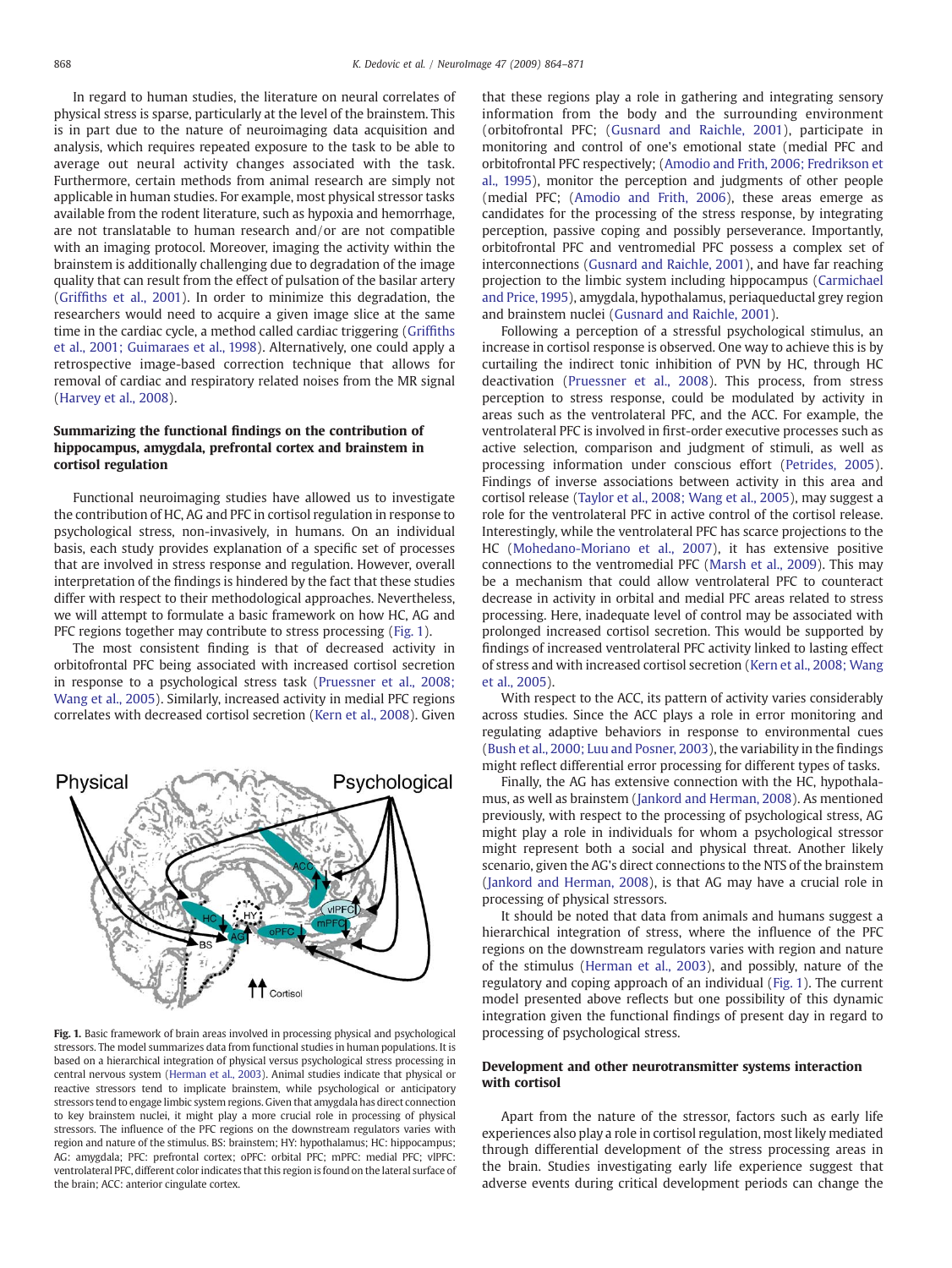<span id="page-5-0"></span>responsivity of the HPA axis as well as HC integrity throughout lifetime. Pioneering rodent studies have shown subtle variations in maternal care to have positive and long-lasting effects on stress responsivity. In particular, offspring of high maternal care (licking and grooming and arched-back nursing) mothers exhibited increased hippocampal glucocorticoid receptor mRNA expression, increased glucocorticoid negative feedback, decreased CRH mRNA expression in the hypothalamus, and decreased ACTH and corticosterone stress response ([Liu et](#page-6-0) [al., 1997](#page-6-0)). Maternal deprivation, on the other hand, was shown to be associated with decreased glucocorticoid receptor expression in the HC and the frontal cortex, decreased glucocorticoid negative feedback [\(Ladd et al., 2000\)](#page-6-0), and increased CRH mRNA expression in the PVN, the central nucleus of the AG, the BNST and the locus coeruleus [\(Plotsky et al., 2005](#page-7-0)). Corticosterone and ACTH stress response were increased after maternal separation [\(Plotsky and Meaney, 1993](#page-7-0)). Thus, whereas a positive early life experience may trigger stress resistance and protect from later negative influence, an adverse early life environment may provoke stress vulnerability throughout lifetime.

There are likely several mechanisms at play that mediate these effects, including changes in the dopamine neurotransmitter system and limbic system structures. The dopamine system interacts with the HPA axis via diverse sites of reciprocal influence [e.g. glucocorticoid receptors located on dopamine neurons [\(Harfstrand et al., 1986\)](#page-6-0)], and limbic system structures like the HC regulate the HPA axis via glucocorticoid negative feedback. In humans, we have recently started to replicate and extend the delineated animal data, thereby focusing specifically on associations between the HPA axis and the dopaminergic system, as well as HC integrity. In an initial Positron Emission Tomography (PET) study with the radioligand [11C]raclopride [\(Pruessner et al., 2004\)](#page-7-0), we investigated dopamine and cortisol responses to a social evaluative and mentally challenging stressor performed in the scanner, the MIST ([Dedovic et al., 2005](#page-6-0)). Results showed that only participants with low retrospective ratings of early life maternal care, which were assessed using the Parental Bonding Instrument (PBI; ([Parker et al., 1979](#page-6-0)), exhibited a significantly increased cortisol stress response. Interestingly, these low maternal care participants also exhibited increased nucleus accumbens dopamine release in response to stress, whereby cortisol and dopamine levels were highly correlated. In a subsequent MRI study, we examined the associations between birth weight (believed to reflect a disadvantageous prenatal environment), PBI-assessed early life maternal care, and HC integrity (Buss et al., 2007). Right HC volume was reduced solely in women with adverse prenatal environment and low maternal care experience. Accordingly, high maternal care was hypothesized to offset the neurodevelopmental consequences of prenatal adversity. We could replicate correlations between PBIassessed early life parental care and both cortisol stress responsivity to the MIST and HC integrity in a sample of healthy elderly volunteers between 60 and 75 years of age. Moreover, it was possible to statistically confirm a mediation model suggesting early life parental care to be a primary modulating variable in the association between HC volume and the cortisol stress response (Engert et al., submitted).

Stress sensitivity and responsivity of the HPA axis are most certainly influenced by a multitude of factors, including genetic predisposition, personality traits, coping mechanisms, life events in general, and early life experience in particular ([Heim et al., 2001;](#page-6-0) [Heim et al., 2004; Kudielka et al., 2009](#page-6-0)). We consider it especially noteworthy, however, that already subtle variations in early experience – such as the perception of parental care during the first 16 years of life – have a significant and long-lasting influence on the cortisol stress response and brain structures implicated in its regulation.

## Conclusion

A complex network of structures contributes to cortisol regulation both during basal conditions, and in particular, in times of stress. The involvement of each of the regulatory agents from the brainstem structures to the limbic system and prefrontal cortex depends upon specific factors such as the nature of the stressors, sex of the subject and early life experience. While great strides have been made in furthering the understanding of the neurocircuitry of cortisol regulation in response to psychological stressors in human populations, additional research is needed. For example, the paradigms used in the domain of psychological stressors are largely achievementbased stress tasks. It would be of interest to develop a particular stress task where the challenge component is reduced, but where social evaluative threat still remains. Furthermore, studies are particularly needed within the domain of cortisol regulation in response to physical stressors and the specific involvement of brainstem nuclei. New developments in fMRI techniques should facilitate these undertakings. Finally, studies investigating genetic and environmental factors that influence the development of the HPA axis and the neighboring systems are also essential. Together, these multidisciplinary approaches will help the researchers gain an even greater understanding of the complex web that represents the functional neuroanatomy of cortisol regulation.

### Acknowledgments

This study was supported in part by an operating grant from the Canadian Institutes of Health Research (67071) and by a grant from the Natural Sciences and Engineering Research Council (249996) to JCP. VE is supported by a Postdoctoral grant from the German Research Foundation. JCP holds a CIHR New Investigator award. KD and AD hold a CIHR Doctoral Research award.

#### References

- Adolphs, R., 2008. Fear, faces, and the human amygdala. Curr. Opin. Neurobiol. 18, 166–172.
- Amodio, D.M., Frith, C.D., 2006. Meeting of minds: the medial frontal cortex and social cognition. Nat. Rev. Neurosci. 7, 268–277.
- Armony, J.L., LeDoux, J.E., 1997. How the brain processes emotional information. Ann. N. Y. Acad. Sci. 821, 259–270.
- Bishop, S.J., 2008. Neural mechanisms underlying selective attention to threat. Ann. N. Y. Acad. Sci. 1129, 141–152.
- Blandini, F., Martignoni, E., Sances, E., Bono, G., Nappi, G., 1995. Combined response of plasma and platelet catecholamines to different types of short-term stress. Life Sci. 56, 1113–1120.
- Brown, R., 2000. An introduction to neuroendocrinology. Cambridge University Press, Cambridge.
- Bruehl, H., Wolf, O.T., Convit, A., 2009. A blunted cortisol awakening response and hippocampal atrophy in type 2 diabetes mellitus. Psychoneuroendocrinology Jul;34(6):815–821. [Electronic publication ahead of print 2009 Jan 24].
- Buchanan, T.W., Kern, S., Allen, J.S., Tranel, D., Kirschbaum, C., 2004. Circadian regulation of cortisol after hippocampal damage in humans. Biol. Psychiatry 56, 651–656.
- Buchel, C., Dolan, R.J., Armony, J.L., Friston, K.J., 1999. Amygdala–hippocampal involvement in human aversive trace conditioning revealed through event-related functional magnetic resonance imaging. J. Neurosci. 19, 10869–10876.
- Buchel, C., Morris, J., Dolan, R.J., Friston, K.J., 1998. Brain systems mediating aversive conditioning: an event-related fMRI study. Neuron 20, 947–957.
- Buckingham, J.C., 2006. Glucocorticoids: exemplars of multi-tasking. Br. J. Pharmacol. 147 (Suppl 1), S258–S268.
- Buller, K.M., Dayas, C.V., Day, T.A., 2003. Descending pathways from the paraventricular nucleus contribute to the recruitment of brainstem nuclei following a systemic immune challenge. Neuroscience 118, 189–203.
- Bullinger, M., Naber, D., Pickar, D., Cohen, R.M., Kalin, N.H., Pert, A., Bunney Jr., W.E., 1984. Endocrine effects of the cold pressor test: relationships to subjective pain appraisal and coping. Psychiatry Res. 12, 227–233.
- Bush, G., Luu, P., Posner, M.I., 2000. Cognitive and emotional influences in anterior cingulate cortex. Trends Cogn. Sci. 4, 215–222.
- Buss, C., Lord, C., Wadiwalla, M., Hellhammer, D.H., Lupien, S.J., Meaney, M.J., Pruessner, J.C., 2007. Maternal care modulates the relationship between prenatal risk and hippocampal volume in women but not in men. J. Neurosci. 27, 2592–2595.
- Carmichael, S.T., Price, J.L., 1995. Limbic connections of the orbital and medial prefrontal
- cortex in macaque monkeys. J. Comp. Neurol. 363, 615–641. Carrasco, G.A., Van de Kar, L.D., 2003. Neuroendocrine pharmacology of stress. Eur. J. Pharmacol. 463, 235–272.
- Champagne, D.L., Bagot, R.C., van Hasselt, F., Ramakers, G., Meaney, M.J., de Kloet, E.R., Joels, M., Krugers, H., 2008. Maternal care and hippocampal plasticity: evidence for experience-dependent structural plasticity, altered synaptic functioning, and differential responsiveness to glucocorticoids and stress. J. Neurosci. 28, 6037–6045.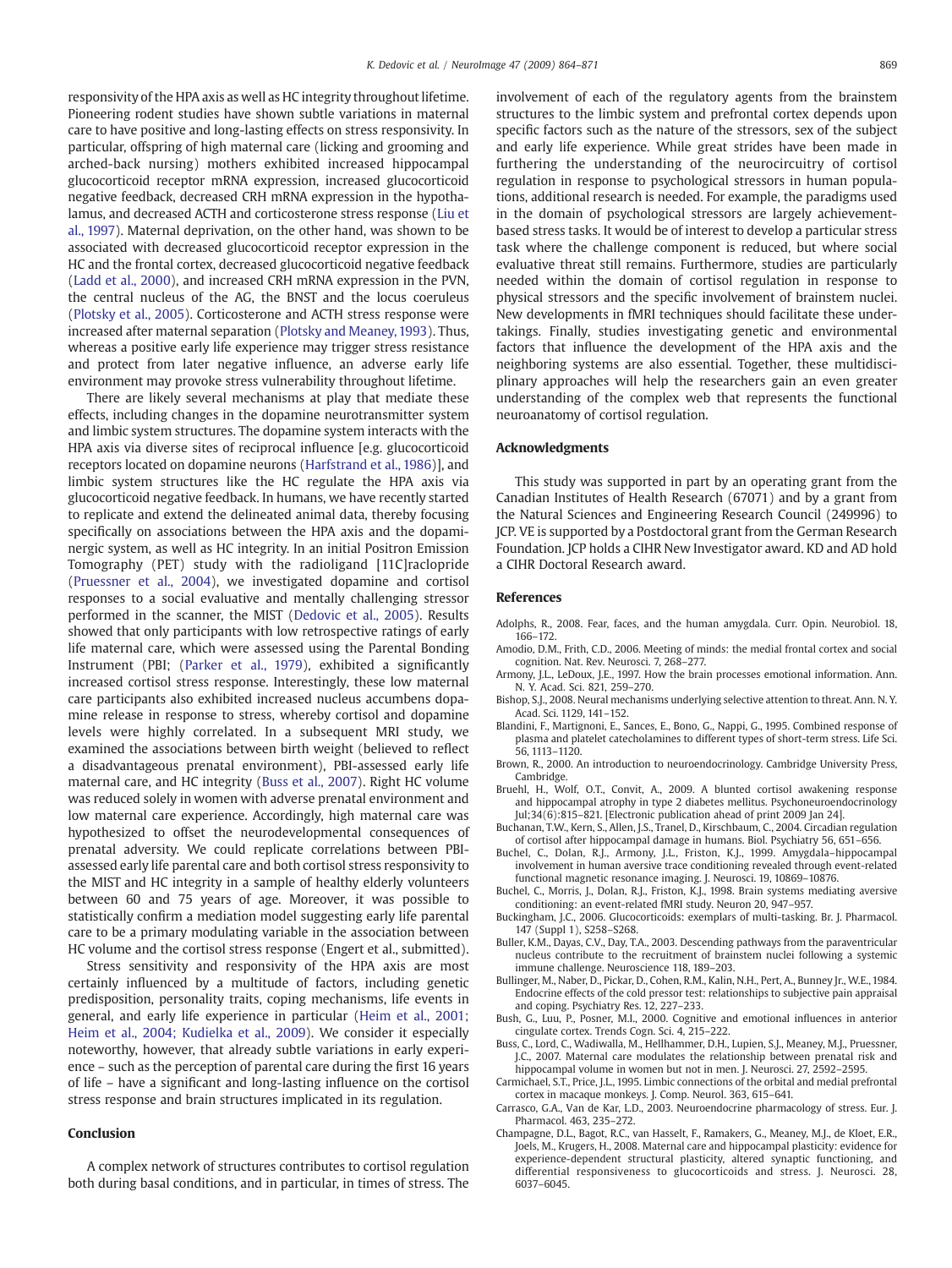- <span id="page-6-0"></span>Cunningham Jr., E.T., Sawchenko, P.E., 1988. Anatomical specificity of noradrenergic inputs to the paraventricular and supraoptic nuclei of the rat hypothalamus. J. Comp. Neurol. 274, 60–76.
- Cunningham-Bussel, A.C., Root, J.C., Butler, T., Tuescher, O., Pan, H., Epstein, J., Weisholtz, D.S., Pavony, M., Silverman, M.E., Goldstein, M.S., Altemus, M., Cloitre, M., Ledoux, J., McEwen, B., Stern, E., Silbersweig, D., 2009. Diurnal cortisol amplitude and fronto-limbic activity in response to stressful stimuli. Psychoneuroendocrinology Jun:34(5):694–704. [Electronic publication ahead of print 2009 Jan 9].
- Davis, M., Whalen, P.J., 2001. The amygdala: vigilance and emotion. Mol. Psychiatry 6, 13–34.
- Dedovic, K., D'Aguiar, C., Pruessner, J.C., 2009. What stress does to your brain: a review
- of neuroimaging studies. Can. J. Psychiatry 54, 17–25. Dedovic, K., Renwick, R., Mahani, N.K., Engert, V., Lupien, S.J., Pruessner, J.C., 2005. The Montreal Imaging Stress Task: using functional imaging to investigate the effects of perceiving and processing psychosocial stress in the human brain. J. Psychiatry Neurosci. 30, 319–325.
- Dickerson, S.S., Kemeny, M.E., 2004. Acute stressors and cortisol responses: a theoretical integration and synthesis of laboratory research. Psychol. Bull. 130, 355–391.
- Duncko, R., Cornwell, B., Cui, L., Merikangas, K.R., Grillon, C., 2007. Acute exposure to stress improves performance in trace eyeblink conditioning and spatial learning tasks in healthy men. Learn. Mem. 14, 329–335.
- Duncko, R., Johnson, L., Merikangas, K., Grillon, C., 2009. Working memory performance after acute exposure to the cold pressor stress in healthy volunteers. Neurobiol. Learn. Mem. 91, 377–381.
- Eisenberger, N.I., Taylor, S.E., Gable, S.L., Hilmert, C.J., Lieberman, M.D., 2007. Neural pathways link social support to attenuated neuroendocrine stress responses. Neuroimage 35, 1601–1612.
- Feldman, S., Weidenfeld, J., 1995. Neural mechanisms involved in the corticosteroid feedback effects on the hypothalamo–pituitary–adrenocortical axis. Prog. Neurobiol. 45, 129–141.
- Fernandes, K.B., Tavares, R.F., Pelosi, G.G., Correa, F.M., 2007. The paraventricular nucleus of hypothalamus mediates the pressor response to noradrenergic stimulation of the medial prefrontal cortex in unanesthetized rats. Neurosci. Lett. 426, 101–105.
- Floyd, N.S., Price, J.L., Ferry, A.T., Keay, K.A., Bandler, R., 2001. Orbitomedial prefrontal cortical projections to hypothalamus in the rat. J. Comp. Neurol. 432, 307–328.
- Fredrikson, M., Wik, G., Annas, P., Ericson, K., Stone-Elander, S., 1995. Functional neuroanatomy of visually elicited simple phobic fear: additional data and theoretical analysis. Psychophysiology 32, 43–48.
- Fries, A.B., Shirtcliff, E.A., Pollak, S.D., 2008. Neuroendocrine dysregulation following early social deprivation in children. Dev. Psychobiol. 50, 588–599.
- Gaillet, S., Alonso, G., Le Borgne, R., Barbanel, G., Malaval, F., Assenmacher, I., Szafarczyk, A., 1993. Effects of discrete lesions in the ventral noradrenergic ascending bundle on the corticotropic stress response depend on the site of the lesion and on the plasma levels of adrenal steroids. Neuroendocrinology 58, 408–419.
- Gaillet, S., Lachuer, J., Malaval, F., Assenmacher, I., Szafarczyk, A., 1991. The involvement of noradrenergic ascending pathways in the stress-induced activation of ACTH and corticosterone secretions is dependent on the nature of stressors. Exp. Brain Res. 87, 173–180.
- Gallagher, B.B., Flanigin, H.F., King, D.W., Littleton, W.H., 1987. The effect of electrical stimulation of medial temporal lobe structures in epileptic patients upon ACTH, prolactin, and growth hormone. Neurology 37, 299–303.
- Gianaros, P.J., Sheu, L.K., Matthews, K.A., Jennings, J.R., Manuck, S.B., Hariri, A.R., 2008. Individual differences in stressor-evoked blood pressure reactivity vary with activation, volume, and functional connectivity of the amygdala. J. Neurosci. 28, 990–999.
- Griffiths, T.D., Uppenkamp, S., Johnsrude, I., Josephs, O., Patterson, R.D., 2001. Encoding of the temporal regularity of sound in the human brainstem. Nat. Neurosci. 4, 633–637.
- Guimaraes, A.R., Melcher, J.R., Talavage, T.M., Baker, J.R., Ledden, P., Rosen, B.R., Kiang, N.Y., Fullerton, B.C., Weisskoff, R.M., 1998. Imaging subcortical auditory activity in humans. Hum. Brain Mapp. 6, 33–41.
- Gusnard, D.A., Raichle, M.E., 2001. Searching for a baseline: functional imaging and the resting human brain. Nat. Rev. Neurosci. 2, 685–694.
- Harfstrand, A., Fuxe, K., Cintra, A., Agnati, L.F., Zini, I., Wikstrom, A.C., Okret, S., Yu, Z.Y., Goldstein, M., Steinbusch, H., et al., 1986. Glucocorticoid receptor immunoreactivity in monoaminergic neurons of rat brain. Proc. Natl. Acad. Sci. U.S.A. 83, 9779–9783.
- Harvey, A.K., Pattinson, K.T., Brooks, J.C., Mayhew, S.D., Jenkinson, M., Wise, R.G., 2008. Brainstem functional magnetic resonance imaging: disentangling signal from physiological noise. J. Magn. Reson. Imaging 28, 1337–1344.
- Heim, C., Newport, D.J., Bonsall, R., Miller, A.H., Nemeroff, C.B., 2001. Altered pituitary– adrenal axis responses to provocative challenge tests in adult survivors of childhood abuse. Am. J. Psychiatry 158, 575–581.
- Heim, C., Plotsky, P.M., Nemeroff, C.B., 2004. Importance of studying the contributions of early adverse experience to neurobiological findings in depression. Neuropsychopharmacology 29, 641–648.
- Herman, J.P., Cullinan, W.E., 1997. Neurocircuitry of stress: central control of the hypothalamo–pituitary–adrenocortical axis. Trends Neurosci. 20, 78–84.
- Herman, J.P., Figueiredo, H., Mueller, N.K., Ulrich-Lai, Y., Ostrander, M.M., Choi, D.C., Cullinan, W.E., 2003. Central mechanisms of stress integration: hierarchical circuitry controlling hypothalamo–pituitary–adrenocortical responsiveness. Front. Neuroendocrinol. 24, 151–180.
- Herman, J.P., Ostrander, M.M., Mueller, N.K., Figueiredo, H., 2005. Limbic system mechanisms of stress regulation: hypothalamo–pituitary–adrenocortical axis. Prog. Neuropsychopharmacol. Biol. Psychiatry 29, 1201–1213.
- Herman, J.P., Prewitt, C.M., Cullinan, W.E., 1996. Neuronal circuit regulation of the hypothalamo–pituitary–adrenocortical stress axis. Crit. Rev. Neurobiol. 10, 371–394.
- Hurley, K.M., Herbert, H., Moga, M.M., Saper, C.B., 1991. Efferent projections of the infralimbic cortex of the rat. J. Comp. Neurol. 308, 249–276.
- Jankord, R., Herman, J.P., 2008. Limbic regulation of hypothalamo–pituitary– adrenocortical function during acute and chronic stress. Ann. N. Y. Acad. Sci. 1148, 64–73.
- Kern, S., Oakes, T.R., Stone, C.K., McAuliff, E.M., Kirschbaum, C., Davidson, R.J., 2008. Glucose metabolic changes in the prefrontal cortex are associated with HPA axis response to a psychosocial stressor. Psychoneuroendocrinology 33, 517–529.
- Kirschbaum, C., Pirke, K.-M., Hellhammer, D.H., 1995. Preliminary evidence for reduced cortisol responsivity to psychological stress in women using oral contraceptive medication. Psychoneuroendocrinology 20, 509–514.
- Kotlyar, M., al'Absi, M., Brauer, L.H., Grant, J.E., Fong, E., Kim, S.W., 2008. Naltrexone effect on physiological and subjective response to a cold pressor task. Biol. Psychol. 77, 233–236.
- Kudielka, B.M., Hellhammer, D.H., Wust, S., 2009. Why do we respond so differently? Reviewing determinants of human salivary cortisol responses to challenge.
- Psychoneuroendocrinology 34, 2–18. LaBar, K.S., Gatenby, J.C., Gore, J.C., LeDoux, J.E., Phelps, E.A., 1998. Human amygdala activation during conditioned fear acquisition and extinction: a mixed-trial fMRI study. Neuron 20, 937–945.
- Ladd, C.O., Huot, R.L., Thrivikraman, K.V., Nemeroff, C.B., Meaney, M.J., Plotsky, P.M., 2000. Long-term behavioral and neuroendocrine adaptations to adverse early experience. Prog. Brain Res. 122, 81–103.
- Lazarus, R.S., 2006. Stress and Emotion: A New Synthesis. New York, Springer.
- LeDoux, J.E., Thompson, M.E., Iadecola, C., Tucker, L.W., Reis, D.J., 1983. Local cerebral blood flow increases during auditory and emotional processing in the conscious rat. Science 221, 576–578.
- Li, H.Y., Ericsson, A., Sawchenko, P.E., 1996. Distinct mechanisms underlie activation of hypothalamic neurosecretory neurons and their medullary catecholaminergic afferents in categorically different stress paradigms. Proc. Natl. Acad. Sci. U.S.A. 93, 2359–2364.
- Liu, D., Diorio, J., Tannenbaum, B., Caldji, C., Francis, D., Freedman, A., Sharma, S., Pearson, D., Plotsky, P.M., Meaney, M.J., 1997. Maternal care, hippocampal glucocorticoid receptors, and hypothalamic–pituitary–adrenal responses to stress. Science 277, 1659–1662.
- Lupien, S.J., King, S., Meaney, M.J., McEwen, B.S., 2000. Child's stress hormone levels correlate with mother's socioeconomic status and depressive state. Biol. Psychiatry 48, 976–980.
- Lupien, S.J., Maheu, F., Tu, M., Fiocco, A., Schramek, T.E., 2007. The effects of stress and stress hormones on human cognition: implications for the field of brain and cognition. Brain Cogn. 65, 209–237.
- Luu, P., Posner, M.I., 2003. Anterior cingulate cortex regulation of sympathetic activity. Brain 126, 2119–2120.
- Marsh, A.A., Blair, K.S., Jones, M.M., Soliman, N., Blair, R.J., 2009. Dominance and submission: the ventrolateral prefrontal cortex and responses to status cues. J. Cogn. Neurosci. 21, 713–724.
- McDonald, A.J., 1998. Cortical pathways to the mammalian amygdala. Prog. Neurobiol. 55, 257–332.
- McEwen, B.S., 1998. Protective and damaging effects of stress mediators. N. Engl. J. Med. 338, 171–179.
- McEwen, B.S., 2000. The neurobiology of stress: from serendipity to clinical relevance. Brain Res. 886, 172–189.
- McGowan, P.O., Sasaki, A., D'Alessio, A.C., Dymov, S., Labonte, B., Szyf, M., Turecki, G., Meaney, M.J., 2009. Epigenetic regulation of the glucocorticoid receptor in human brain associates with childhood abuse. Nat. Neurosci. 12, 342–348.
- McRae, A.L., Saladin, M.E., Brady, K.T., Upadhyaya, H., Back, S.E., Timmerman, M.A., 2006. Stress reactivity: biological and subjective responses to the cold pressor and Trier Social stressors. Hum. Psychopharmacol. 21, 377–385.
- Mohedano-Moriano, A., Pro-Sistiaga, P., Arroyo-Jimenez, M.M., Artacho-Perula, E., Insausti, A.M., Marcos, P., Cebada-Sanchez, S., Martinez-Ruiz, J., Munoz, M., Blaizot, X., Martinez-Marcos, A., Amaral, D.G., Insausti, R., 2007. Topographical and laminar distribution of cortical input to the monkey entorhinal cortex. J. Anat. 211, 250–260.
- Morris, J.S., Friston, K.J., Buchel, C., Frith, C.D., Young, A.W., Calder, A.J., Dolan, R.J., 1998. A neuromodulatory role for the human amygdala in processing emotional facial expressions. Brain 121 (Pt 1), 47–57.
- Murray, E.A., Bussey, T.J., Saksida, L.M., 2007. Visual perception and memory: a new view of medial temporal lobe function in primates and rodents. Annu. Rev. Neurosci. 30, 99–122.
- Ongur, D., Price, J.L., 2000. The organization of networks within the orbital and medial prefrontal cortex of rats, monkeys and humans. Cereb. Cortex 10, 206–219.
- Pacak, K., Palkovits, M., 2001. Stressor specificity of central neuroendocrine responses: implications for stress-related disorders. Endocr. Rev. 22, 502–548.
- Pacak, K., Palkovits, M., Kopin, I.J., Goldstein, D.S., 1995. Stress-induced norepinephrine release in the hypothalamic paraventricular nucleus and pituitary–adrenocortical and sympathoadrenal activity: in vivo microdialysis studies. Front. Neuroendocrinol. 16, 89–150.
- Palkovits, M., Baffi, J.S., Pacak, K., 1999. The role of ascending neuronal pathways in stress-induced release of noradrenaline in the hypothalamic paraventricular nucleus of rats. J. Neuroendocrinol. 11, 529–539.
- Parker, G., Tupling, H., Brown, L.B., 1979. A parental bonding instrument. Br. J. Med. Psychol. 52, 1–10.
- Pascualy, M., Petrie, E.C., Brodkin, K., Peskind, E.R., Wilkinson, C.W., Raskind, M.A., 2000. Hypothalamic pituitary adrenocortical and sympathetic nervous system responses to the cold pressor test in Alzheimer's disease. Biol. Psychiatry 48, 247–254.